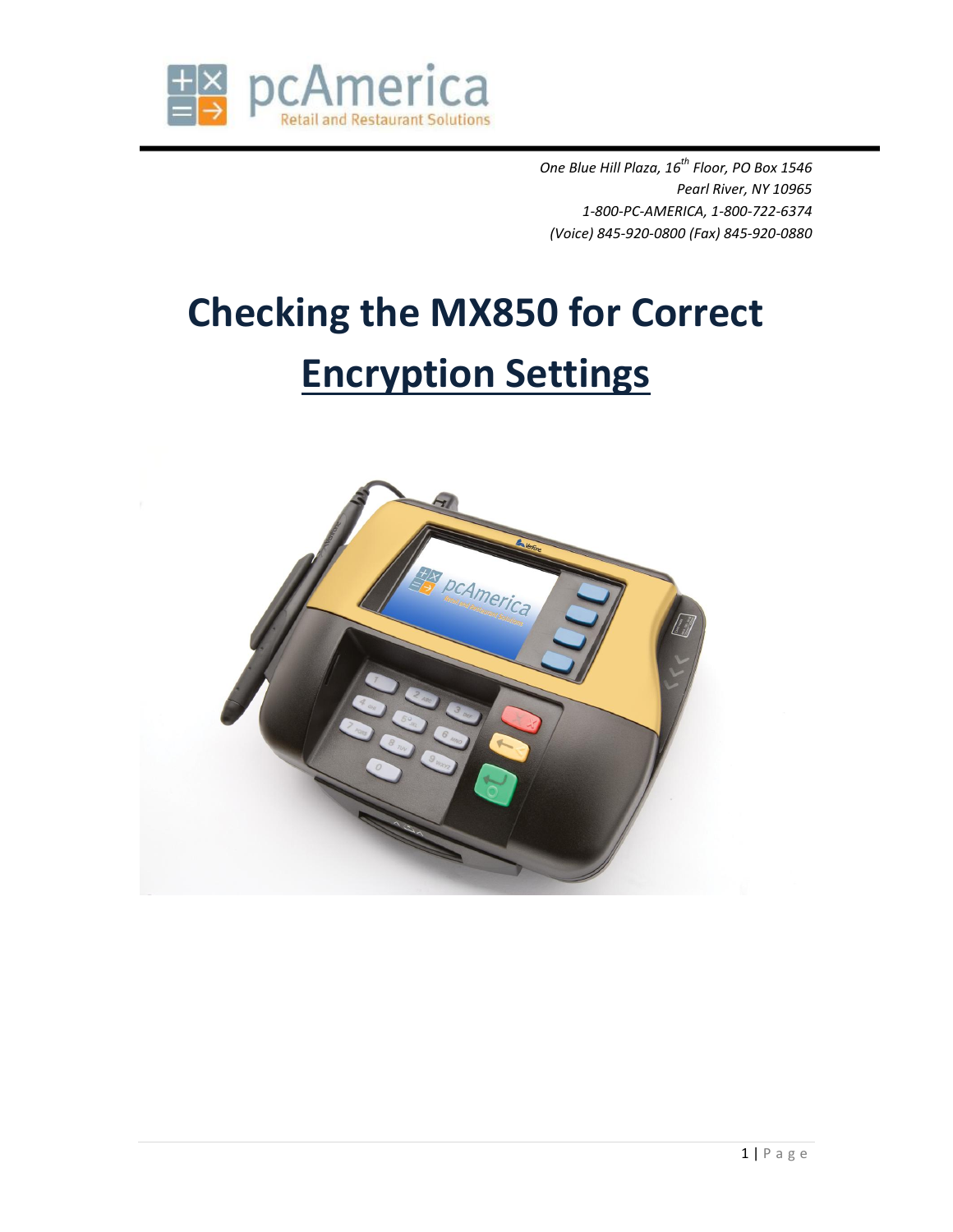## **Entering the Configuration menu**

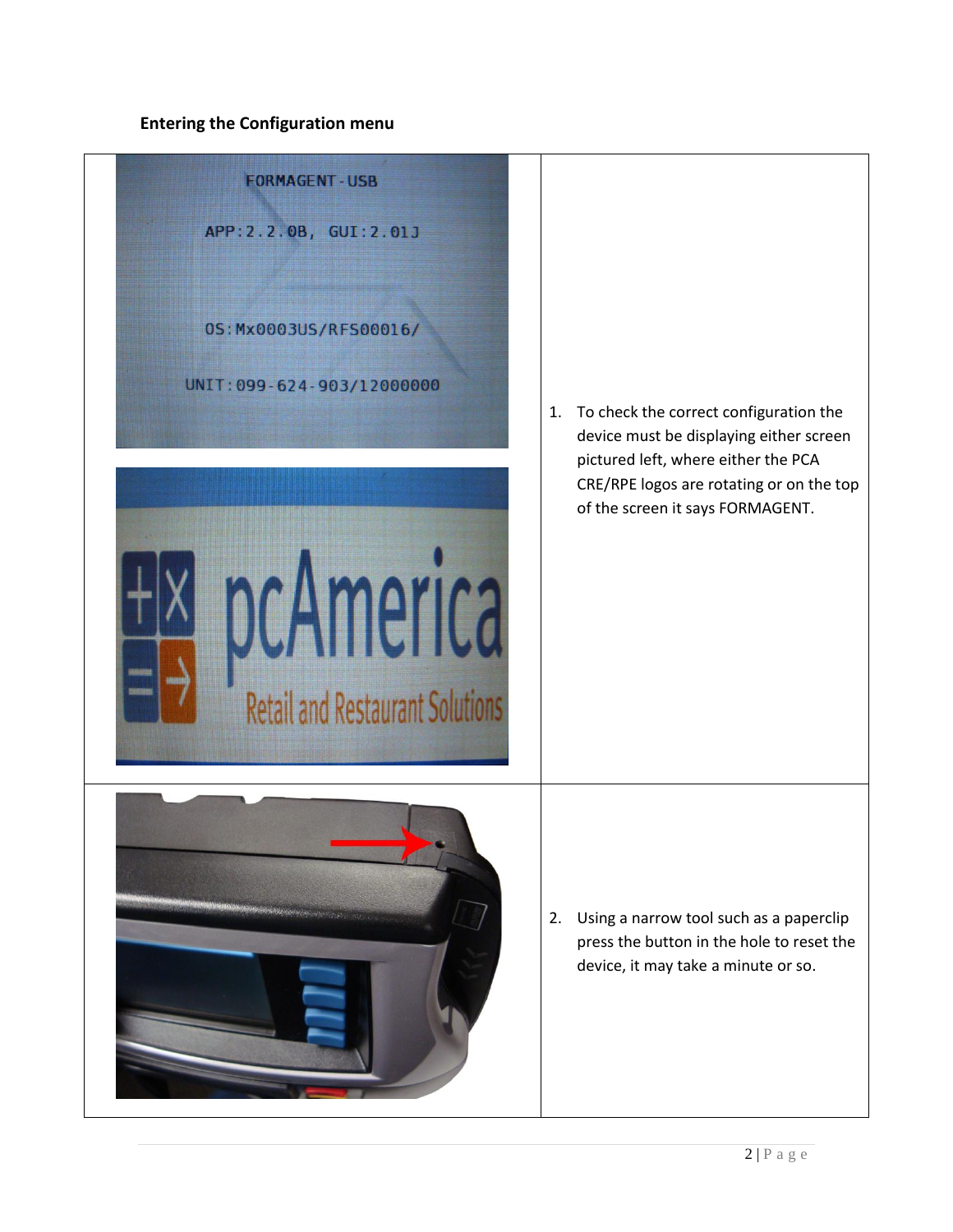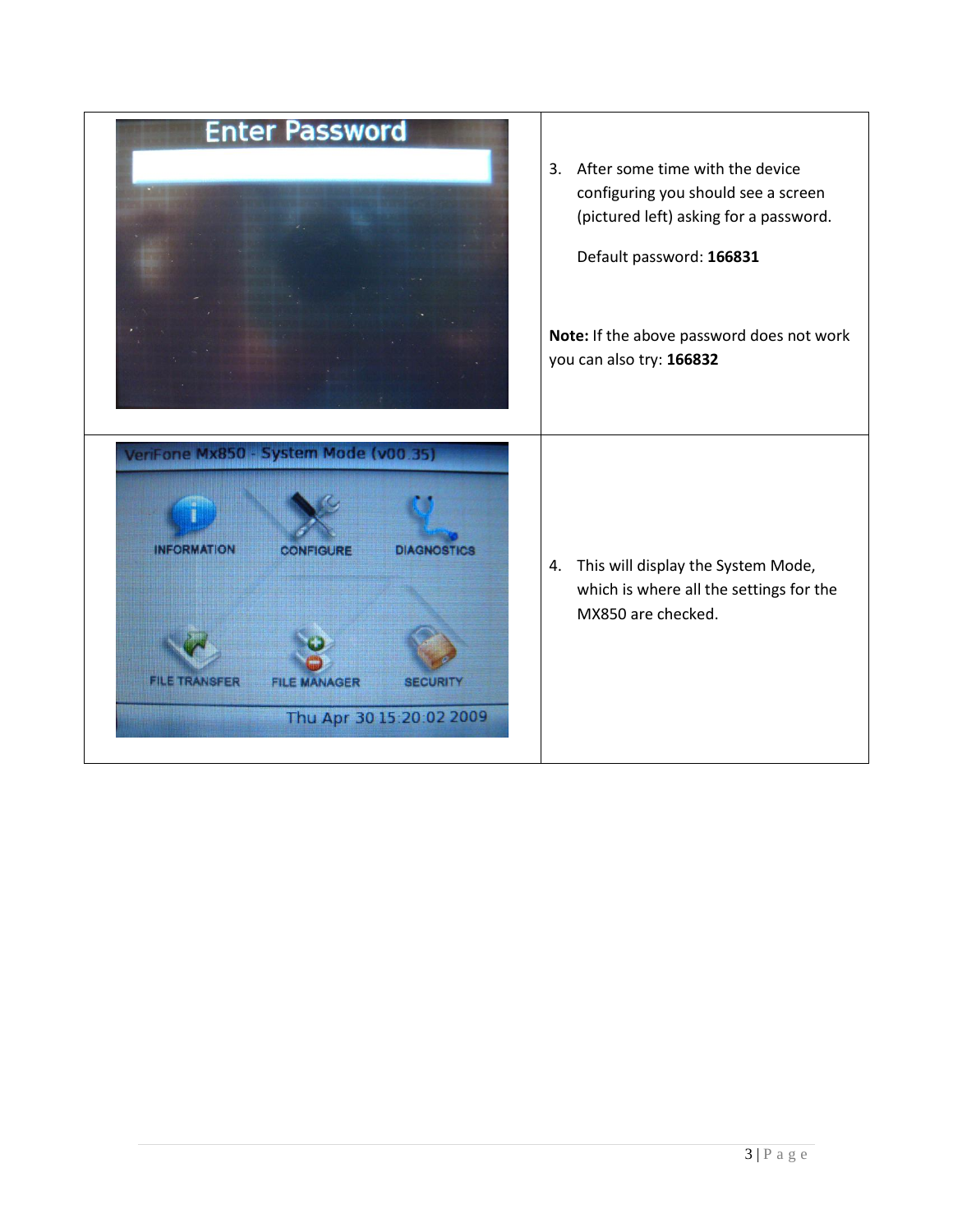

## **Checking the Correct Encryption Settings**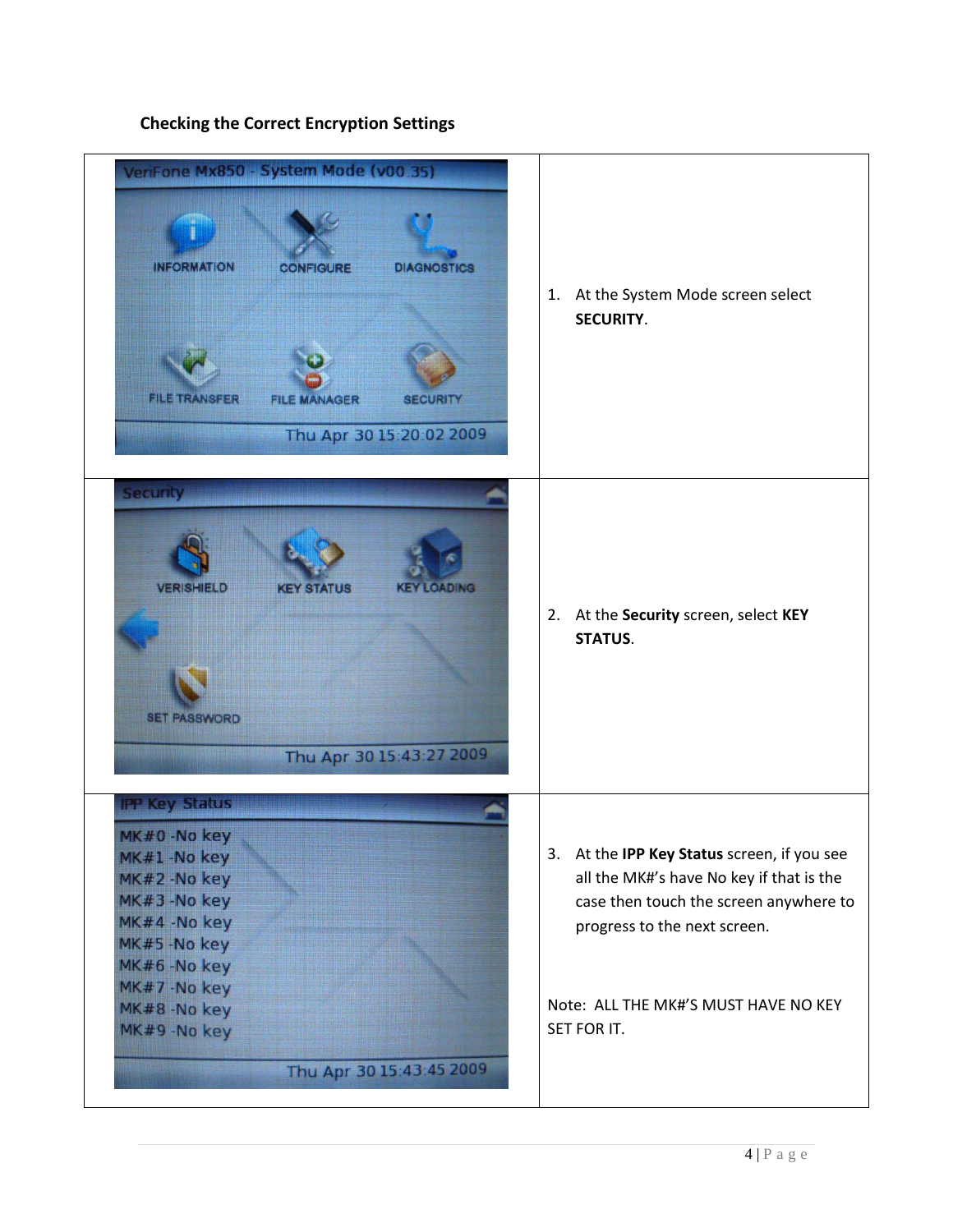